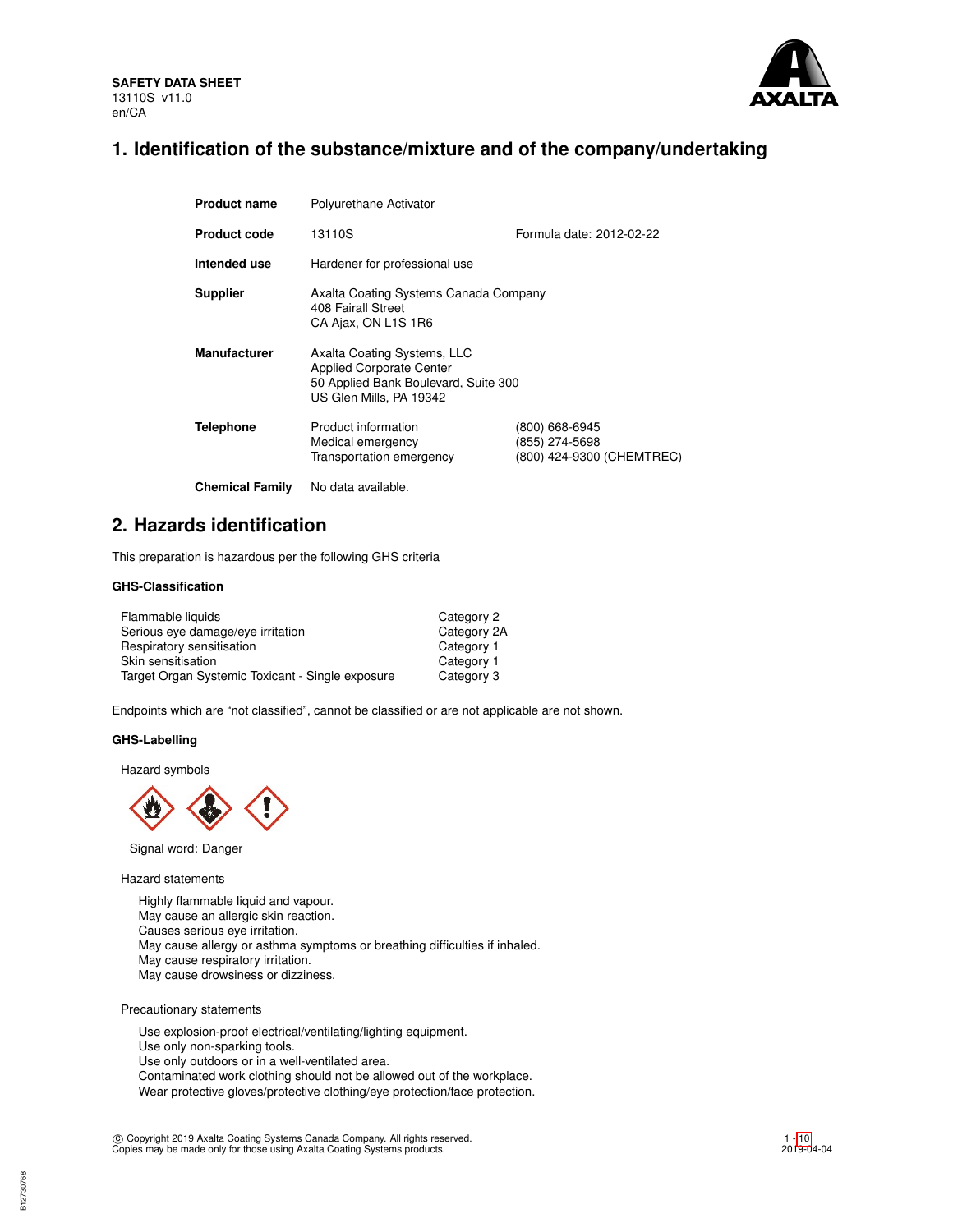Wear respiratory protection.



IF ON SKIN: Wash with plenty of soap and water. IF INHALED: Remove person to fresh air and keep comfortable for breathing. IF IN EYES: Rinse cautiously with water for several minutes. Remove contact lenses, if present and easy to do. Continue rinsing. Specific treatment (see supplemental first aid instructions on this label). If skin irritation or rash occurs: Get medical advice/ attention. If eye irritation persists: Get medical advice/ attention. If experiencing respiratory symptoms: Call a POISON CENTER/doctor. Wash contaminated clothing before reuse. Store in a well-ventilated place. Keep container tightly closed. Store locked up. Dispose of contents/container in accordance with local regulations. Keep away from heat, hot surfaces, sparks, open flames and other ignition sources. No smoking. Ground and bond container and receiving equipment. Take action to prevent static discharges. Avoid breathing dust/ fume/ gas/ mist/ vapours/ spray. IF ON SKIN (or hair): Take off immediately all contaminated clothing. Rinse skin with water or shower.

IF exposed or concerned: Call a POISON CENTER/doctor.

# **Other hazards which do not result in classification**

Intentional misuse by deliberately concentrating and inhaling the contents may be harmful or fatal.

## **The following percentage of the mixture consists of ingredient(s) with unknown acute toxicity:**  $0 %$

# **3. Composition/information on ingredients**

Mixture of synthetic resins and solvents

# **Components**

| CAS-No.        | Chemical name                  | Concentration |
|----------------|--------------------------------|---------------|
| 28182-81-2     | Aliphatic polyisocyanate resin | $60 - 80%$    |
| 141-78-6       | Ethyl acetate                  | 10 - 30%      |
| 123-86-4       | Butyl acetate                  | $3 - 7%$      |
| 103-09-3       | 2-ethylhexyl acetate           | $1 - 5%$      |
| $822 - 06 - 0$ | 1,6-hexamethylene diisocyanate | $0.1 - 1.0\%$ |

Actual concentration ranges withheld as a trade secret. Non-regulated ingredients 0.0 - 0.1%

# **4. First aid measures**

# **Eye contact**

Remove contact lenses. Irrigate copiously with clean, fresh water for at least 15 minutes, holding the eyelids apart. Seek medical advice.

## **Skin contact**

Do NOT use solvents or thinners. Take off all contaminated clothing immediately. Wash skin thoroughly with soap and water or use recognized skin cleanser. If skin irritation persists, call a physician.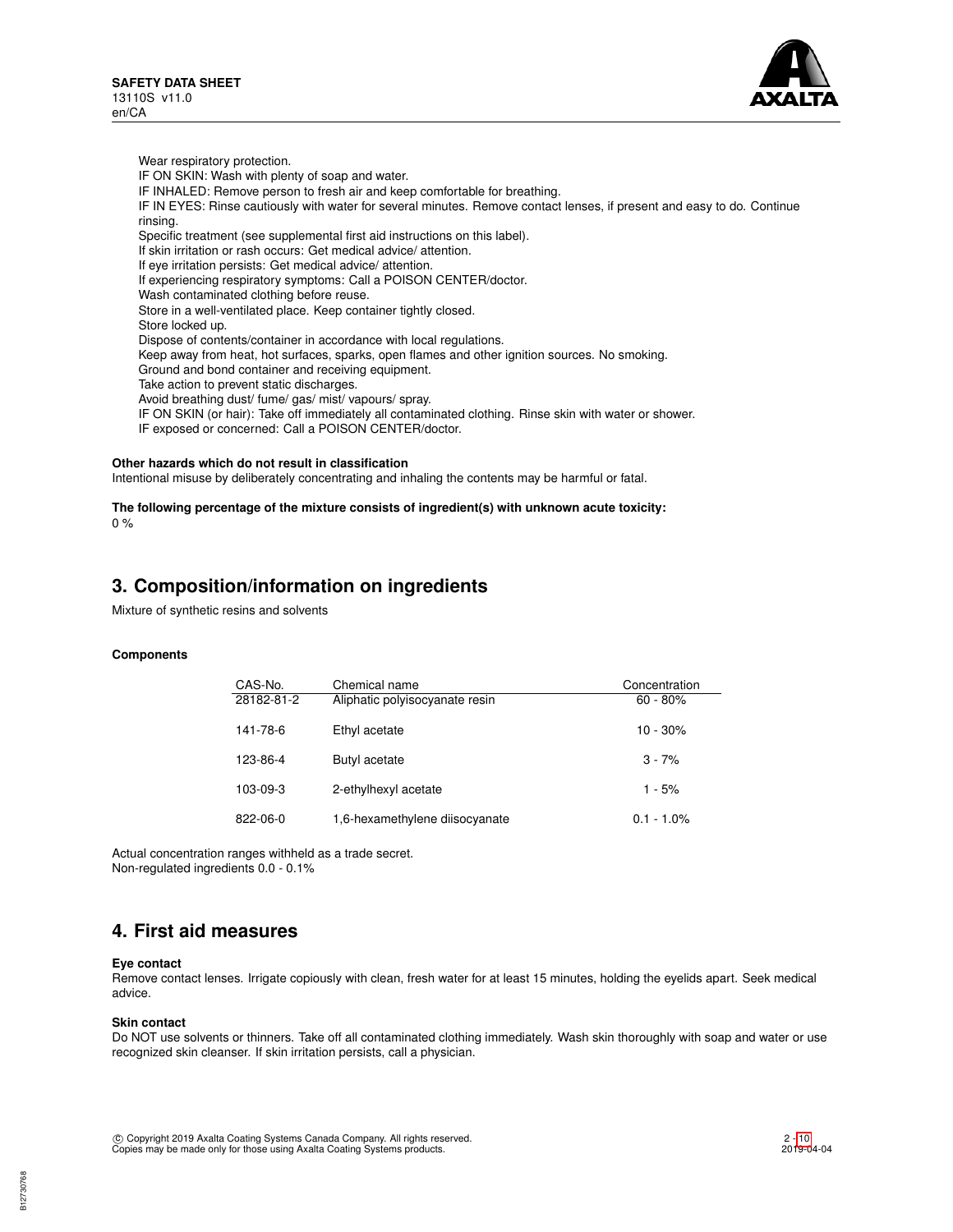

## **Inhalation**

Avoid inhalation of vapour or mist. Move to fresh air in case of accidental inhalation of vapours. If breathing is irregular or stopped, administer artificial respiration. If unconscious place in recovery position and seek medical advice. If symptoms persist, call a physician.

## **Ingestion**

If swallowed, seek medical advice immediately and show this safety data sheet (SDS) or product label. Do NOT induce vomiting. Keep at rest.

## **Most Important Symptoms/effects, acute and delayed**

## **Inhalation**

May cause nose and throat irritation. May cause nervous system depression characterized by the following progressive steps: headache, dizziness, nausea, staggering gait, confusion, unconsciousness. Reports have associated repeated and prolonged overexposure to solvents with permanent brain and nervous system damage. Exposure to isocyanates may cause respiratory sensitization. This effect may be permanent. Symptoms include an asthma-like reaction with shortness of breath, wheezing, cough or permanent lung sensitization. This effect may be delayed for several hours after exposure. Repeated overexposure to isocyanates may cause a decrease in lung function, which may be permanent. Individuals with lung or breathing problems or prior reactions to isocyanates must not be exposed to vapors or spray mist of this product.

## **Ingestion**

May result in gastrointestinal distress.

### **Skin or eye contact**

May cause irritation or burning of the eyes. Repeated or prolonged liquid contact may cause skin irritation with discomfort and dermatitis. Skin contact my cause skin sensitization.

### **Indication of Immediate medical attention and special treatment needed if necessary**

No data available on the product. See section 3 and 11 for hazardous ingredients found in the product.

# **5. Firefighting measures**

# **Suitable extinguishing media**

Universal aqueous film-forming foam, Carbon dioxide (CO2), Dry chemical

# **Extinguishing media which shall not be used for safety reasons**

High volume water jet

# **Hazardous combustion products**

CO, CO2, smoke, and oxides of any heavy metals that are reported in "Composition, Information on Ingredients" section.

# **Fire and Explosion Hazards**

Flammable liquid. Vapor/air mixture will burn when an ignition source is present.

### **Special Protective Equipment and Fire Fighting Procedures**

Full protective flameproof clothing should be worn as appropriate. Wear self-contained breathing apparatus for firefighting if necessary. In the event of fire, cool tanks with water spray. Do not allow run-off from fire fighting to enter public sewer systems or public waterways.

# **6. Accidental release measures**

# **Procedures for cleaning up spills or leaks**

Ventilate area. Remove sources of ignition. Do not breathe vapors. Do not get in eyes or on skin. Wear a positive-pressure, supplied-air respirator (NIOSH approved TC-19C), eye protection, gloves and protective clothing. Pour liquid decontamination solution over the spill and allow to sit at least 10 minutes. Typical decontamination solutions for isocyanate containing materials are: 20% Surfactant (Tergitol TM 10) and 80% Water OR 0-10% Ammonia, 2-5% Detergent and Water (balance) Confine and remove with inert absorbent. Pressure can be generated. Do not seal waste containers for 48 hours to allow C02 to vent. After 48 hours, material may be sealed and disposed of properly.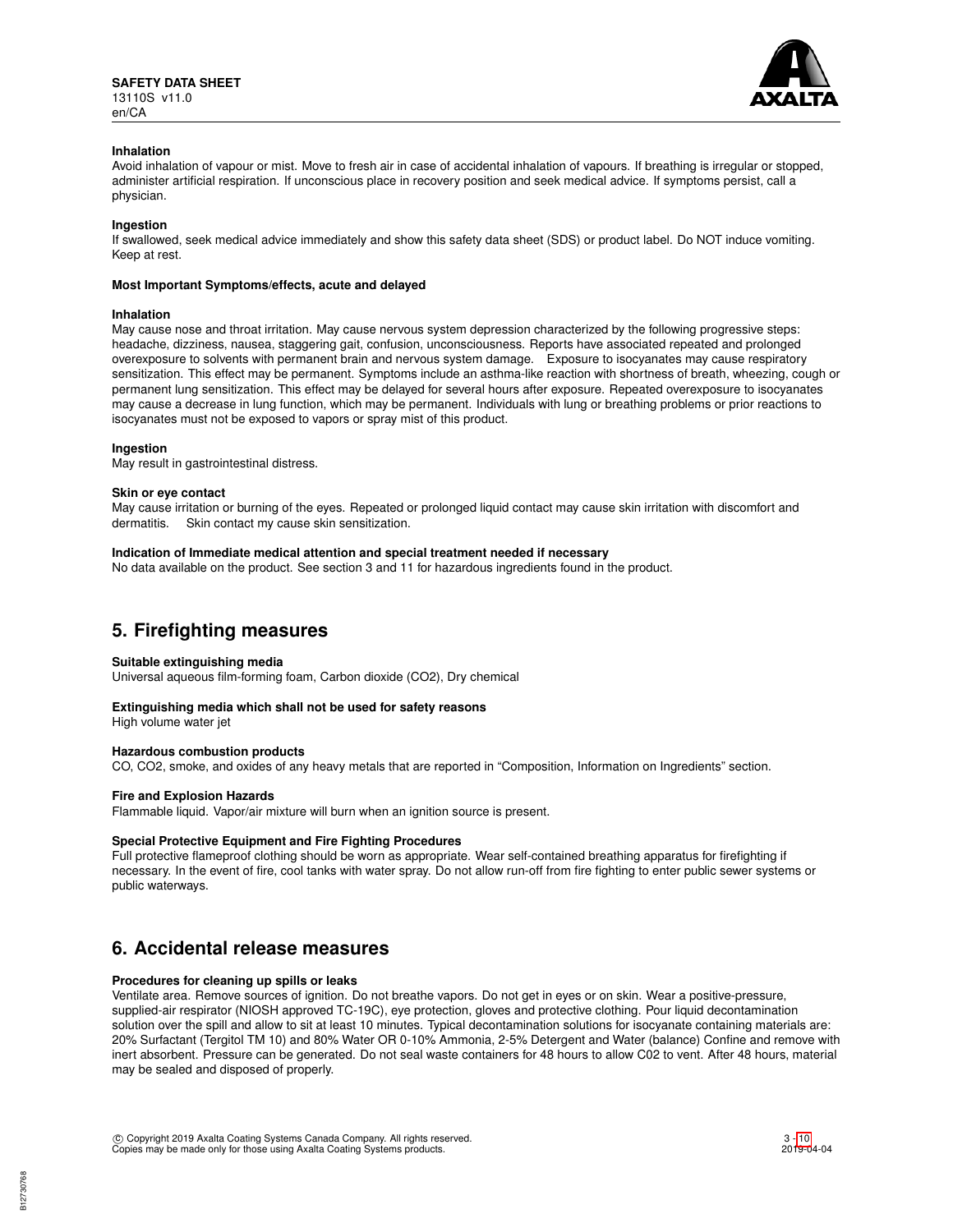

## **Environmental precautions**

Do not let product enter drains. Notify the respective authorities in accordance with local law in the case of contamination of rivers, lakes or waste water systems.

# **7. Handling and storage**

# **Precautions for safe handling**

Observe label precautions. Keep away from heat, sparks, flame, static discharge and other sources of ignition. VAPORS MAY CAUSE FLASH FIRE. Close container after each use. Ground containers when pouring. Do not transfer contents to bottles or unlabeled containers. Wash thoroughly after handling and before eating or smoking. Do not store above 49 °C (120 °F). If material is a coating: do not sand, flame cut, braze or weld dry coating without a NIOSH approved air purifying respirator with particulate filters or appropriate ventilation , and gloves. Combustible dust clouds may be created where operations produce fine material (dust). Avoid formation of significant deposits of material as they may become airborne and form combustible dust clouds. Build up of fine material should be cleaned using gentle sweeping or vacuuming in accordance with best practices. Cleaning methods (e.g. compressed air) which can generate potentially combustible dust clouds should not be used.

## **Advice on protection against fire and explosion**

Solvent vapours are heavier than air and may spread along floors. Vapors may form explosive mixtures with air and will burn when an ignition source is present. Always keep in containers of same material as the original one. Never use pressure to empty container: container is not a pressure vessel. The accumulation of contaminated rags may result in spontaneous combustion. Good housekeeping standards and regular safe removal of waste materials will minimize the risks of spontaneous combustion and other fire hazards.

### **Storage**

## **Requirements for storage areas and containers**

Observe label precautions. Store in a dry, well ventilated place away from sources of heat, ignition and direct sunlight. No smoking. Prevent unauthorized access. Containers which are opened must be carefully resealed and kept upright to prevent leakage.

## **Advice on common storage**

Store separately from oxidizing agents, strongly alkaline and strongly acidic materials, amines, alcohols and water. Precautions should be taken to avoid exposure to atmospheric humidity or water. Evolution of CO2 in closed containers causes overpressure and produces a risk of bursting.

### **Additional information on storage conditions**

Precautions should be taken to avoid exposure to atmospheric humidity or water. Humid air and/or water will produce carbon dioxide which will pressurize the container. Open drum carefully as content may be under pressure.

# **8. Exposure controls/personal protection**

### **Engineering controls and work practices**

Provide adequate ventilation.

# **National occupational exposure limits**

| CAS-No.              | Chemical name                  | Source Time                             | Type                                    | Value                               | Note |
|----------------------|--------------------------------|-----------------------------------------|-----------------------------------------|-------------------------------------|------|
| 141-78-6             | Ethyl acetate                  | ACGIH 8 hr<br>OSHA 8 hr                 | <b>TWA</b><br><b>TWA</b>                | 400 ppm<br>400 ppm                  |      |
| 123-86-4             | Butyl acetate                  | ACGIH 15 min<br>ACGIH 8 hr<br>OSHA 8 hr | <b>STEL</b><br><b>TWA</b><br><b>TWA</b> | $200$ ppm<br>$150$ ppm<br>$150$ ppm |      |
| 822-06-0<br>Glossary | 1,6-hexamethylene diisocyanate | ACGIH 8 hr                              | <b>TWA</b>                              | 5 ppb                               |      |

CEIL Ceiling exposure limit

STEL Short term exposure limit<br>TWA Time weighted average

Time weighted average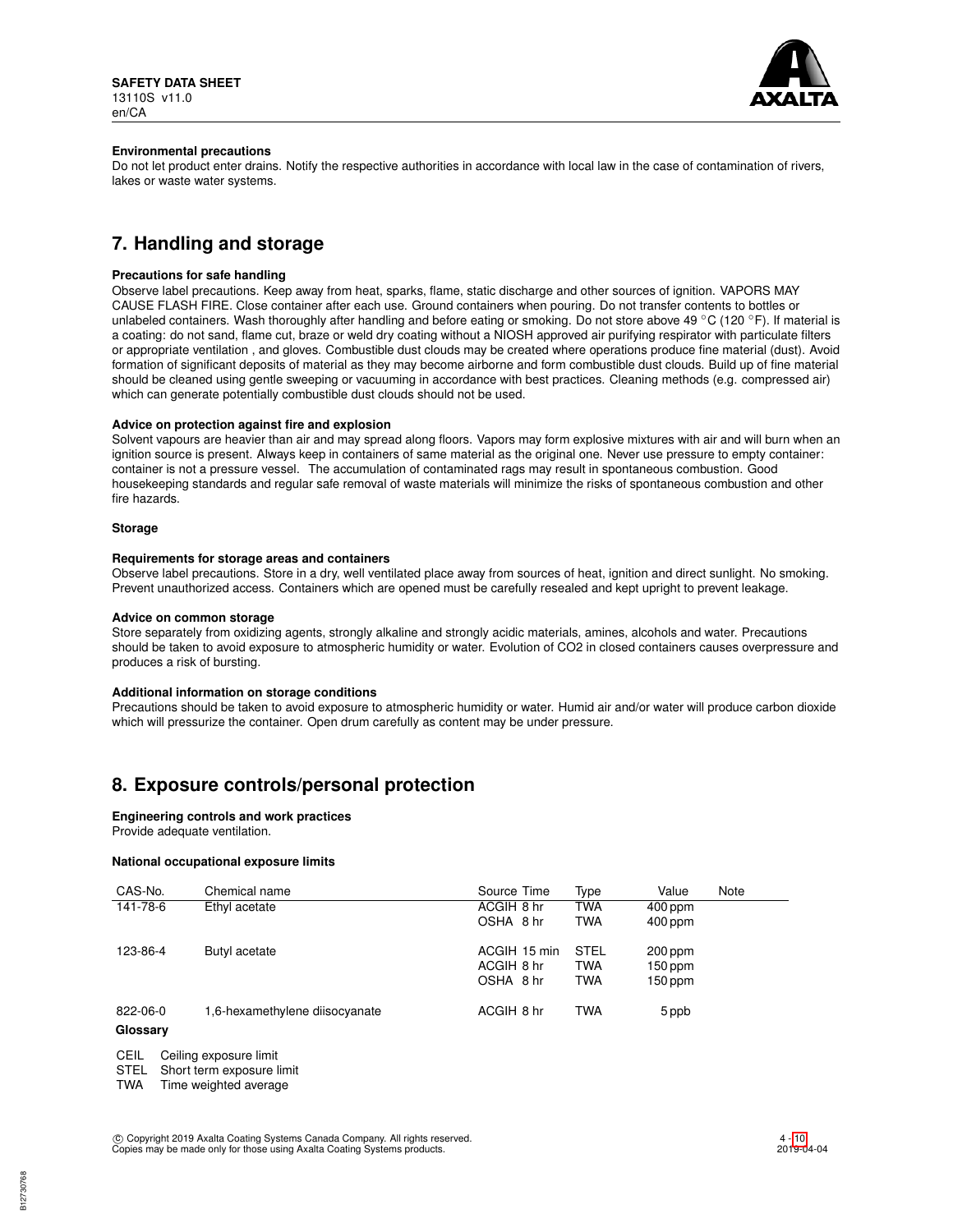

TWAE Time-Weighted Average

#### **Protective equipment**

Personal protective equipment should be worn to prevent contact with eyes, skin or clothing.

## **Respiratory protection**

Do not breathe vapors or mists. Wear a positive-pressure, supplied air respirator (NIOSH approved TC-19C), while mixing activator with paint, during application and until all vapors and spray mists are exhausted. Follow respirator manufacturer s directions for respirator use. Do not permit anyone without protection in the painting area. Refer to the hardener/activator label instructions for further information. Individuals with history of lung or breathing problems or prior reaction to isocyanates should not use or be exposed to this product if mixed with isocyanate activators/hardeners.

#### **Eye protection**

Desirable in all industrial situations. Goggles are preferred to prevent eye irritation. If safety glasses are substituted, include splash guard or side shields.

## **Skin and body protection**

Neoprene gloves and coveralls are recommended.

#### **Hygiene measures**

Wash skin thoroughly with soap and water or use recognized skin cleanser. Do NOT use solvents or thinners.

#### **Environmental exposure controls**

Do not let product enter drains.

# **9. Physical and chemical properties**

## **Appearance**

| Form: liquid<br>Colour: clear<br><b>Odour:</b> Characteristic Paint Odor                                                   |                                                |                                                         |                    |  |  |
|----------------------------------------------------------------------------------------------------------------------------|------------------------------------------------|---------------------------------------------------------|--------------------|--|--|
|                                                                                                                            |                                                |                                                         |                    |  |  |
| Flash point                                                                                                                |                                                | $10^{\circ}$ C                                          |                    |  |  |
| Lower Explosive Limit<br><b>Upper Explosive Limit</b><br>Evaporation rate                                                  |                                                | $1.2\%$<br>11.4%<br>Slower than Ether                   |                    |  |  |
| Vapor pressure of principal solvent<br>Solubility of Solvent In Water                                                      | Vapor density of principal solvent $(Air = 1)$ | 14.5 hPa<br>moderate<br>3<br>$70^{\circ}$ C             |                    |  |  |
| Approx. Boiling Range<br>Approx. Freezing Range<br>Gallon Weight (lbs/gal)<br><b>Specific Gravity</b>                      |                                                | $-83 - -36$ °C<br>8.95<br>1.07                          |                    |  |  |
| Percent Volatile By Volume<br>Percent Volatile By Weight<br>Percent Solids By Volume                                       |                                                | 30.11%<br>25.00%<br>69.90%                              |                    |  |  |
| Percent Solids By Weight<br>pH (waterborne systems only)<br>Partition coefficient: n-octanol/water<br>Ignition temperature |                                                | 75.00%<br>Not applicable<br>No data available<br>268 °C | <b>DIN 51794</b>   |  |  |
| Decomposition temperature<br>Viscosity (23 $\mathrm{^{\circ}C}$ )                                                          |                                                | Not applicable.<br>$<$ 20 s                             | ISO 2431-1993 6 mm |  |  |

# **10. Stability and reactivity**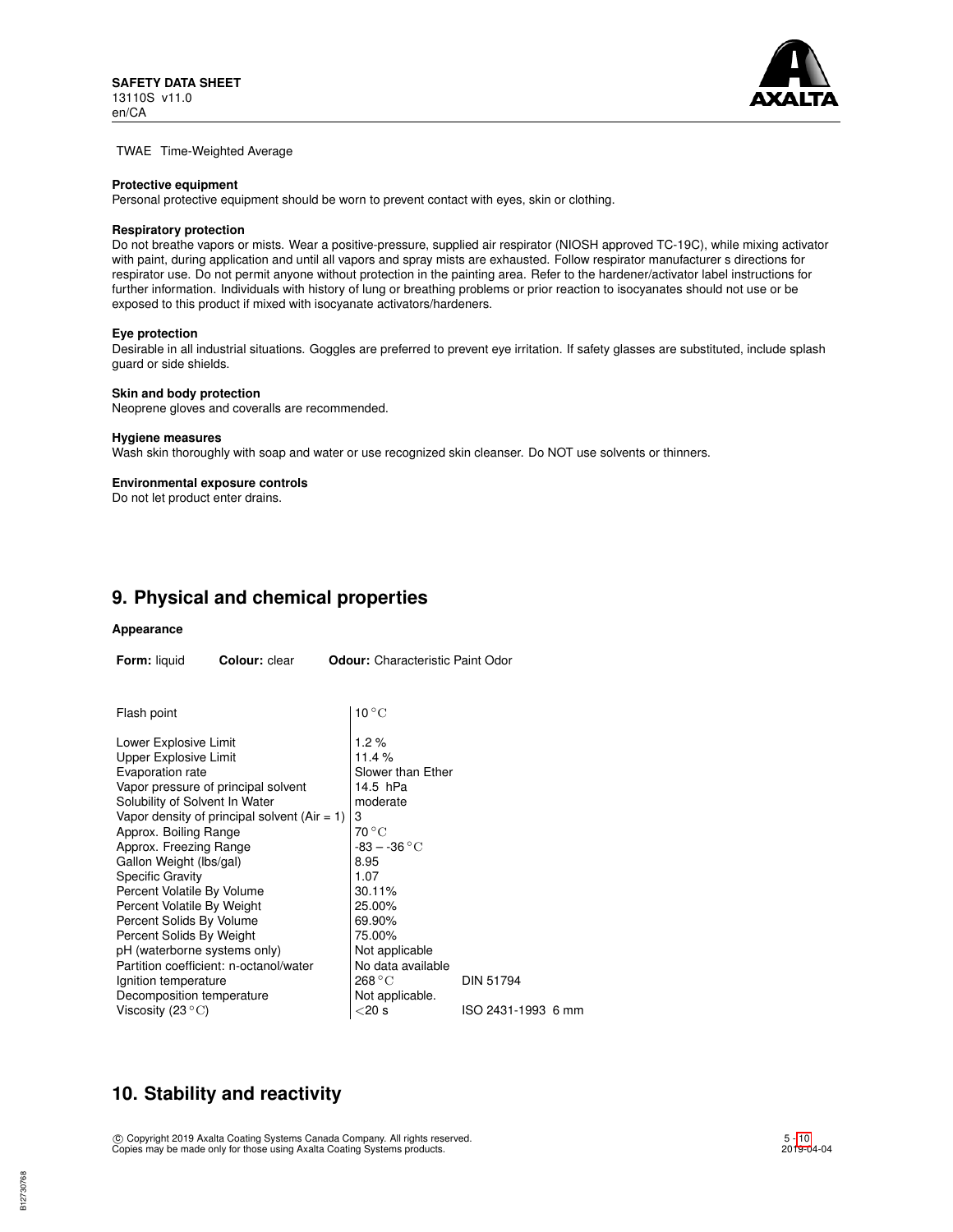

## **Stability**

Stable

## **Conditions to avoid**

Stable under recommended storage and handling conditions (see section 7).

### **Materials to avoid**

Keep away from oxidizing agents and strongly acid or alkaline materials. Amines and alcohols cause exothermic reactions. Mixture reacts slowly with water resulting in evolution of CO2. Evolution of CO2 in closed containers causes overpressure and produces a risk of bursting.

#### **Hazardous decomposition products**

When exposed to high temperatures may produce hazardous decomposition products such as carbon monoxide and dioxide, smoke, oxides of nitrogen as well as hydrogen cyanide, amines, alcohols and water.

#### **Hazardous Polymerization**

Will not occur.

### **Sensitivity to Static Discharge**

Solvent vapors in air may explode if static grounding and bonding is not used during transfer of this product.

#### **Sensitivity to Mechanical Impact**

None known.

# **11. Toxicological information**

## **Information on likely routes of exposure**

#### **Inhalation**

May cause nose and throat irritation. May cause nervous system depression characterized by the following progressive steps: headache, dizziness, nausea, staggering gait, confusion, unconsciousness. Reports have associated repeated and prolonged overexposure to solvents with permanent brain and nervous system damage. Exposure to isocyanates may cause respiratory sensitization. This effect may be permanent. Symptoms include an asthma-like reaction with shortness of breath, wheezing, cough or permanent lung sensitization. This effect may be delayed for several hours after exposure. Repeated overexposure to isocyanates may cause a decrease in lung function, which may be permanent. Individuals with lung or breathing problems or prior reactions to isocyanates must not be exposed to vapors or spray mist of this product.

## **Ingestion**

May result in gastrointestinal distress.

#### **Skin or eye contact**

May cause irritation or burning of the eyes. Repeated or prolonged liquid contact may cause skin irritation with discomfort and dermatitis.

### **Delayed and immediate effects and also chronic effects from short and long term exposure:**

**Acute oral toxicity** not hazardous

#### **Acute dermal toxicity** not hazardous

**Acute inhalation toxicity** not hazardous

% of unknown composition: 0 %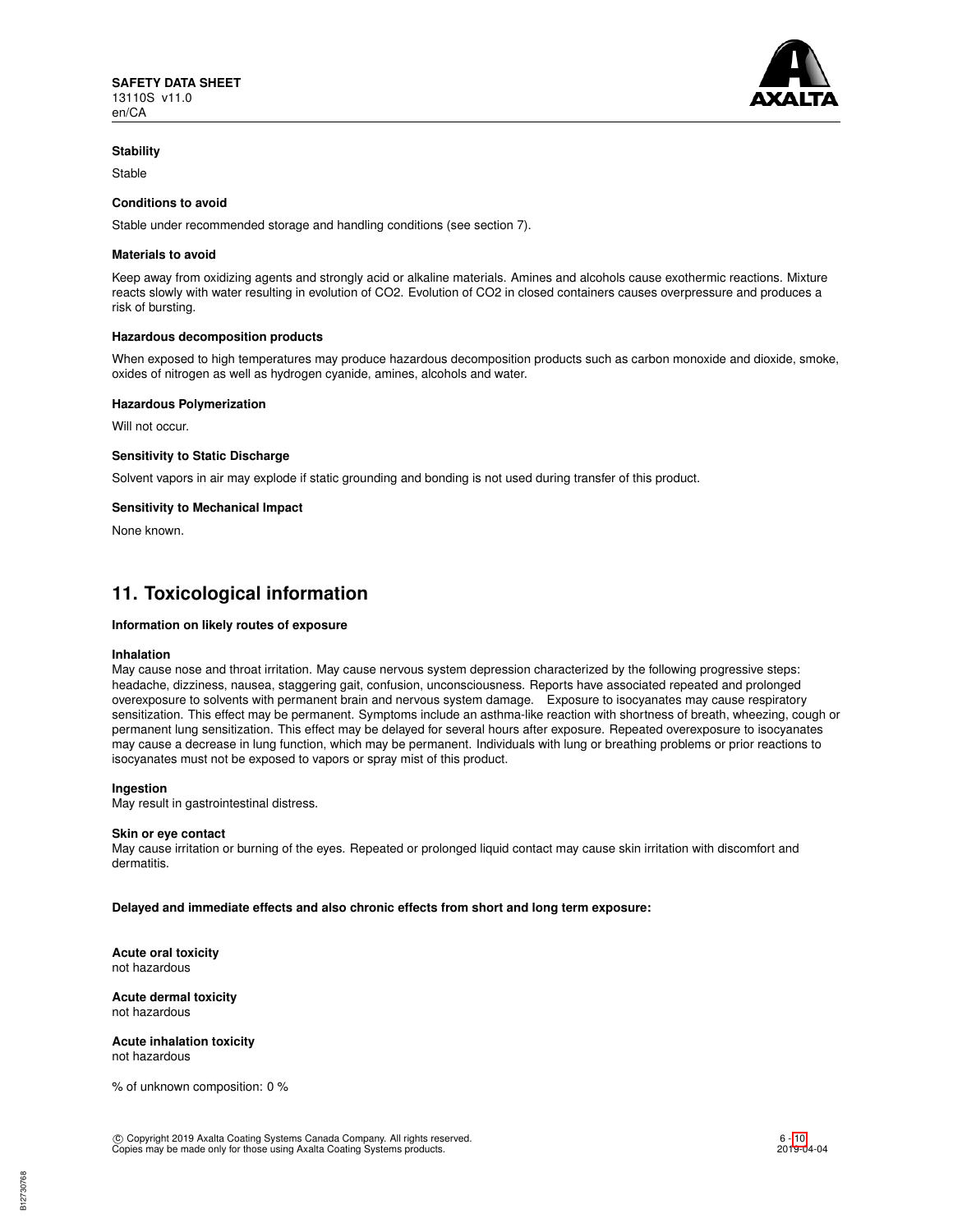

#### **Skin corrosion/irritation** Not classified according to GHS criteria

| Serious eye damage/eye irritation |  |  |
|-----------------------------------|--|--|
|-----------------------------------|--|--|

|                                  | Ethyl acetate<br>2-ethylhexyl acetate<br>1,6-hexamethylene diisocyanate | Category 2A<br>Category 2B<br>Category 1 |
|----------------------------------|-------------------------------------------------------------------------|------------------------------------------|
| <b>Respiratory sensitisation</b> |                                                                         |                                          |
|                                  | 1,6-hexamethylene diisocyanate Category 1                               |                                          |
| <b>Skin sensitisation</b>        |                                                                         |                                          |
|                                  | Aliphatic polyisocyanate resin<br>1,6-hexamethylene diisocyanate        | Category 1<br>Category 1                 |
| Germ cell mutagenicity           |                                                                         |                                          |

**Germ cell n** not hazardous

**Carcinogenicity** Not classified according to GHS criteria

**Toxicity for reproduction** Not classified according to GHS criteria

### **Target Organ Systemic Toxicant - Single exposure**

• **Inhalation**

**Narcotic effects** Ethyl acetate

**Respiratory system** Aliphatic polyisocyanate resin

**Target Organ Systemic Toxicant - Repeated exposure** not hazardous

**Aspiration toxicity** Not classified according to GHS criteria

### **Numerical measures of toxicity (acute toxicity estimation (ATE),etc. )** No information available.

# **Symptoms related to the physical, chemical and toxicological characteristics**

Based on the properties of the isocyanate components and considering toxicological data on similar products, the following applies: This formulation may cause acute irritation and/or sensitization of the respiratory system leading to an asthmatic condition, wheeziness and a tightness of the chest. Sensitized persons may subsequently show asthmatic symptoms when exposed to atmospheric concentrations well below the OEL. Repeated exposure may lead to permanent respiratory disability. Exposure to component solvents vapours concentration in excess of the stated occupational exposure limit may result in adverse health effect such as mucous membrane and respiratory system irritation and adverse effect on kidney, liver and central nervous system. Symptoms and signs include headache, dizziness, fatigue, muscular weakness, drowsiness and in extreme cases, loss of consciousness. Through skin resorbtion, solvents can cause some of the effects described here. Repeated or prolonged contact with the preparation may cause removal of natural fat from the skin resulting in non-allergic contact dermatitis and absorption through the skin. The liquid splashed in the eyes may cause irritation and reversible damage. Components of the product may be absorbed into the body through the skin.

# **12. Ecological information**

There are no data available on the product itself. The product should not be allowed to enter drains or watercourses.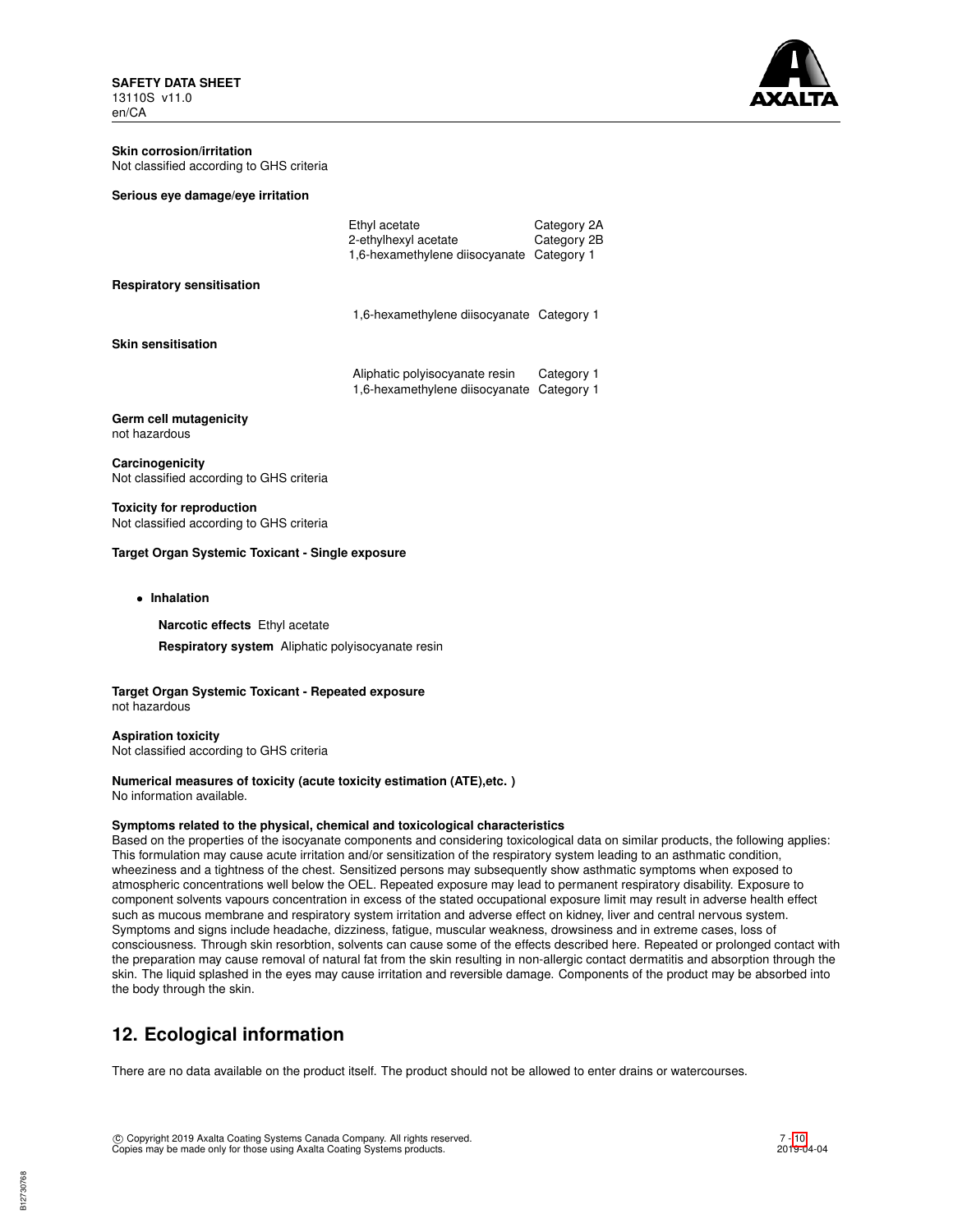

# **13. Disposal considerations**

## **Provincial Waste Classification**

Check appropriate provincial and local waste disposal regulations for proper classifications.

### **Waste Disposal Method**

Do not allow material to contaminate ground water systems. Incinerate or otherwise dispose of waste material in accordance with Federal, State, Provincial, and local requirements. Do not incinerate in closed containers.

# **14. Transport information**

**International transport regulations**

| <b>IMDG (Sea transport)</b><br>UN number:<br>Proper shipping name: | 1263<br>PAINT RELATED MATERIAL |
|--------------------------------------------------------------------|--------------------------------|
| Hazard Class:                                                      | 3                              |
| Subsidiary Hazard Class:                                           | Not applicable.                |
| Packing group:                                                     | н                              |
| Marine Pollutant:                                                  | no                             |
| <b>ICAO/IATA (Air transport)</b><br>UN number:                     | 1263                           |
| Proper shipping name:                                              | PAINT RELATED MATERIAL         |
| Hazard Class:                                                      | 3                              |
| Subsidiary Hazard Class:                                           | Not applicable.                |
| Packing group:                                                     | Ш                              |
| TDG                                                                |                                |
| UN number:                                                         | 1263                           |
| Proper shipping name:                                              | PAINT RELATED MATERIAL         |
| Hazard Class:                                                      | 3                              |
| Subsidiary Hazard Class:                                           | Not applicable.                |
| Packing group:                                                     | Ш                              |

### **Matters needing attention for transportation**

Confirm that there is no breakage, corrosion, or leakage from the container before shipping. Be sure to prevent damage to cargo by loading so as to avoid falling, dropping, or collapse. Ship in appropriate containers with denotation of the content in accordance with the relevant statutes and rules.

# **15. Regulatory information**

## **TSCA Status**

In compliance with TSCA Inventory requirements for commercial purposes.

# **DSL Status**

All components of the mixture are listed on the DSL.

## **Photochemical Reactivity**

Non-photochemically reactive

## **Regulatory information**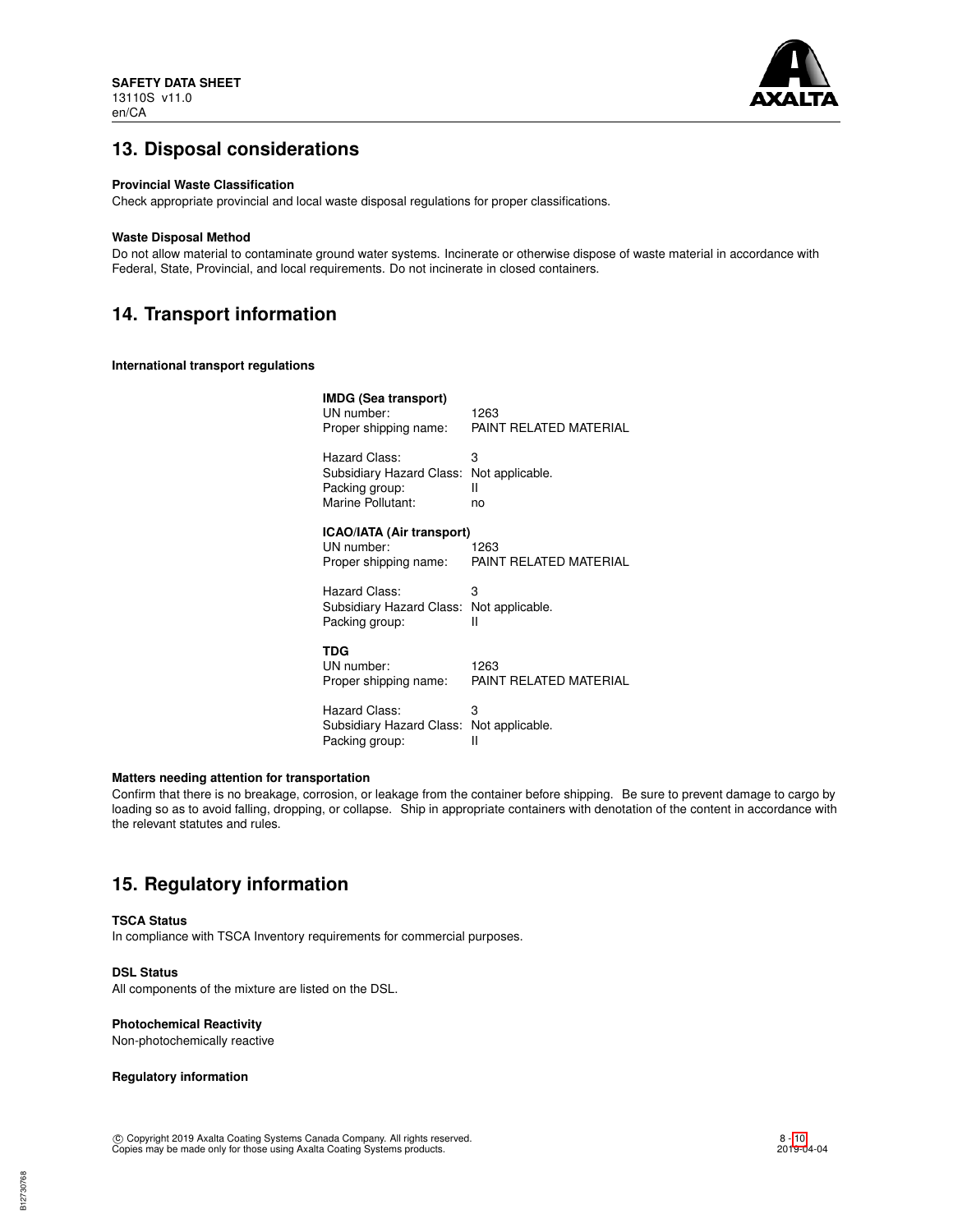**Key:**



|                                                                |                                |                                                                                                                                                                                                                                                |    |                |     |                    |     | CERCLA CAA  |   |
|----------------------------------------------------------------|--------------------------------|------------------------------------------------------------------------------------------------------------------------------------------------------------------------------------------------------------------------------------------------|----|----------------|-----|--------------------|-----|-------------|---|
|                                                                |                                | CAS # Ingredient                                                                                                                                                                                                                               |    |                |     | 302 TPQ RQ 311/312 | 313 | RQ(lbs) HAP |   |
|                                                                | 28182-81-2 Aliphatic           | polyisocyanate<br>resin                                                                                                                                                                                                                        | N  |                |     | NR NR A,C,R        | N   | NR.         | N |
|                                                                |                                | 141-78-6 Ethyl acetate                                                                                                                                                                                                                         | N  | NR I           | NR. | C.F                | N   | NR.         | N |
|                                                                |                                | 123-86-4 Butyl acetate                                                                                                                                                                                                                         | N. | NR.            | NR. | A.C.F              | N   | NR.         | N |
|                                                                |                                | 103-09-3 2-ethylhexyl acetate                                                                                                                                                                                                                  | N  | N <sub>R</sub> | NR. | A,F                | N   | NR.         | N |
|                                                                |                                | 822-06-0 1,6-hexamethylene diiso-<br>cyanate                                                                                                                                                                                                   | N. | NR.            | NR. | C                  | Y   | 100         | Y |
| Kev:                                                           |                                |                                                                                                                                                                                                                                                |    |                |     |                    |     |             |   |
| <b>EPCRA</b>                                                   |                                | Emergency Planning and Community Right-to-know Act (aka Title III, SARA)                                                                                                                                                                       |    |                |     |                    |     |             |   |
| 302                                                            |                                | Extremely hazardous substances                                                                                                                                                                                                                 |    |                |     |                    |     |             |   |
| 311/312 Categories $F =$ Fire Hazard                           |                                | $A = Acute$ Hazard<br>R = Reactivity Hazard<br>$C =$ Chronic Hazard<br>$P =$ Pressure Related Hazard                                                                                                                                           |    |                |     |                    |     |             |   |
| 313 Information                                                |                                | Section 313 Supplier Notification - The chemicals listed above with<br>a 'Y' in the 313 column are subject to reporting requirements of<br>Section 313 of the Emergency Planning and Community<br>Right-to-Know act of 1986 and of 40 CFR 372. |    |                |     |                    |     |             |   |
| <b>CERCLA</b><br><b>HAP</b><br><b>TPQ</b><br>RQ.<br>NA.<br>NR. | not available<br>not regulated | Comprehensive Emergency Response, Compensation and Liability Act of 1980.<br>Listed as a Clean Air Act Hazardous Air Pollutant.<br>Threshold Planning Quantity.<br><b>Reportable Quantity</b>                                                  |    |                |     |                    |     |             |   |

# **16. Other information**

HMIS rating H: 2 F: 3 R: 1

Glossary of Terms:

ACGIH | American Conference of Governmental Industrial Hygienists.<br>
IARC | International Agency for Research on Cancer.

- IARC | International Agency for Research on Cancer.<br>NTP | National Toxicology Program.
- NTP | National Toxicology Program.<br>
OEL | Occupational Exposure Limit
- Occupational Exposure Limit
- OSHA | Occupational Safety and Health Administration.<br>STEL | Short term exposure limit
- STEL Short term exposure limit<br>TWA Time-weighted average.
- Time-weighted average.
- PNOR | Particles not otherwise regulated.
- PNOC | Particles not otherwise classified.

NOTE: The list (above) of glossary terms may be modified.

Notice from Axalta Coating Systems :

The document reflects information provided to Axalta Coating Systems by its suppliers. Information is accurate to the best of our knowledge and is subject to change as new data is received by Axalta Coating Systems. Persons receiving this information should make their own determination as to its suitability for their purposes prior to use.

The information on this Safety Data Sheet relates only to the specific material designated herein and does not relate to use in combination with any other material or in any process.

SDS prepared by: Axalta Coating Systems Regulatory Affairs

Report version